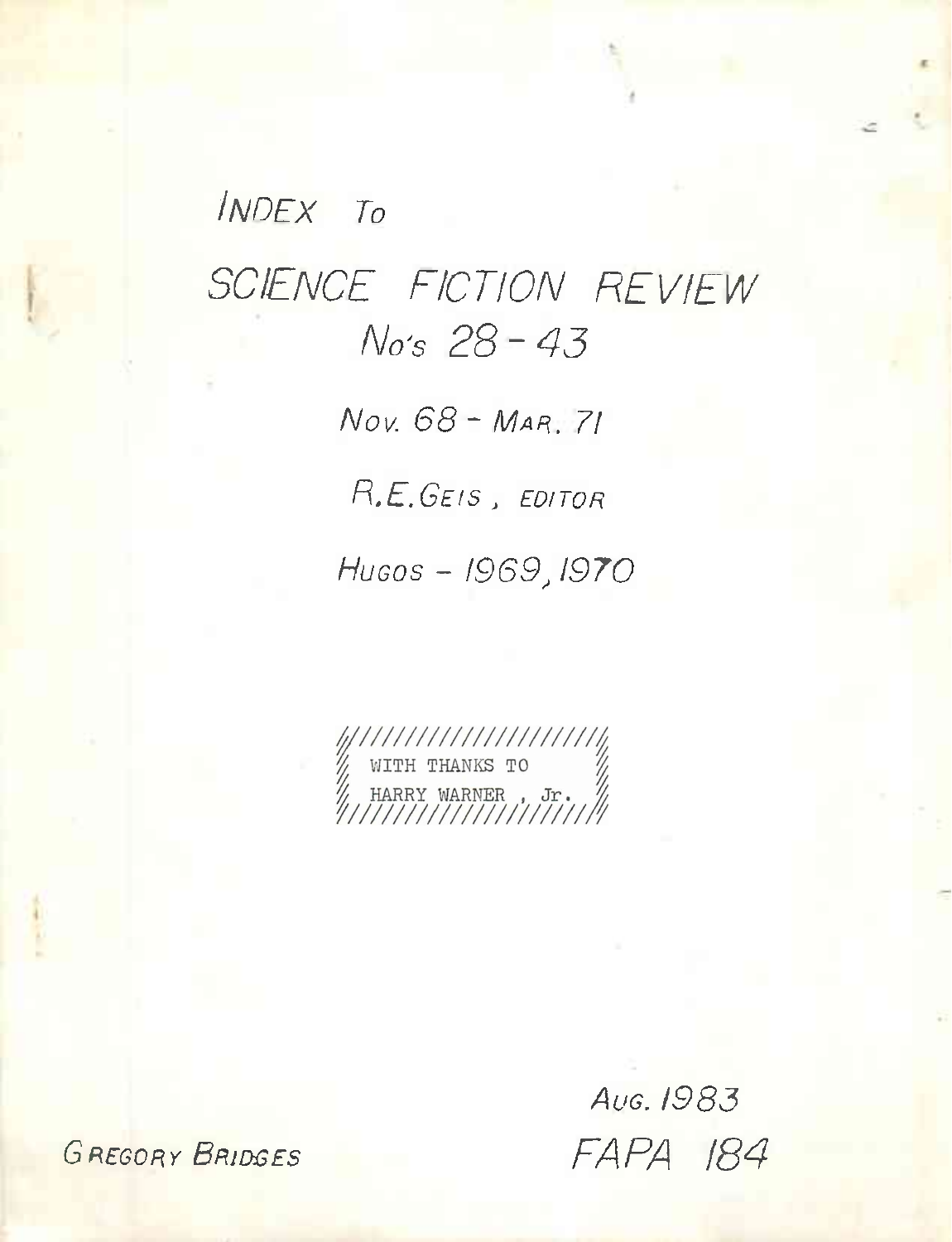## *Articles*

About Five Thousand Seven Hundred Fifty Words - Samuel R.Delaney #33 p6 The Ace Science Fiction Specials - Terry Carr, #32p6 Archive - the R.A.Heinlein Collection at UCSC - Paul C.Crawford #35pl6 The Author in Search of a Publisher - Greg Benford,  $\#42p25$ Black/Thoughts - Harland Ellison , #30p6 The Call of Nature: A Note on "The Call of Cthulhu" - Arthur Jean Cox ,  $\#4$  Op35 Chewing Gum for the Vulgar - An Irreverent Look at Heinlein - Franz Rottensteiner , #35p6 Comment on Rottensteiner - Alexei Panshin , #35pl5 Comment on the Kidd Comments - Ted White ,  $\#38p18$ Diligently Corrupting Young Minds - Dean R. Koontz , #31p21 An Editor's Day - Charles Platt , #39pl7 FIAWOL - Norman Spinrad , #41p6 How I Fought for a Hugo - Harry Warner,Jr. , #40pl4 now I rought for a hugo - harry Warner, Jr.<br>I Don't Like My Hand - Jack Gaughan , #30p46 IITYOU - Wiley Nance Jackson , #36pl3 Inside Conspiracy - "J. Anthony Pierce" , #40pl7 Inside Laumer - (interview) Richard Hill, #43p7 I Remember Clarion - Bamon Knight , #43pl4 Kendy's World, Winston Smith's and Ours' - John Boardman , #31p26 Tim Kirk vs. Mike Gilbert(cartoon war) - #36p20, #37pl9 Labels and Such - Kate Wilhelm , #40p6 A.Long Letter - Samuel R. Delaney , #31p6 Michael Moorcock - (interview) Bob Toomey, Jr., #34p7 New World (and After) - Charles Platt , #32pl6 New World Coming - Norman Spinrad #29pl2 On the Reviewers of Science Fiction - Tom Disch , #38p25 Open Letter - Robert A, W. Lowndes, #42p9 Paper Tiger, Burning Bright - Andrew J. Offutt , #32p20 Perry Rhodan - Inheritor of the Universe - Eddy C. Bertin #39p8 Pretentious,Intellectuals, Sniveling Faggots and the Milford Mafia - Damon Knight, #39p5 Push-Pull, Clique-Clique - (LA F<sup>A</sup>ndom) Al Snider, #29p39 REAP - Philip Jose Farmer(BAYCON '68 speech) #28p4 ROTSLER -  $(a \text{ folio})$ ,  $\#32p20$ Science Fiction in a Age of Revolution - Robert Silverberg #42p6 Scientist and Shaman - Greg Benford , #41p39 Speculations of Fan Mortality - Bob Shaw,  $\frac{2}{7}$ #36p6 Story at Bay - Perry A. Chapdelaine, #37p5 The Third Vergil(review of Phoenix and the Mirror - Davidson) -John Boardman , #34p22 John Boardman , #34p22<br>The Warlords of Krishna - John Boardman , #42p19 Who's Afraid of Phillip K. Dick - Paul Walker, #36p27 MOVIE REVIEWS

١

Barbarella - Leo P. Kelly , #28p21 The Devil's Bride - Dick Geis , #34pl9 Space Thing - Roy Tackett , #30pll The Yellow Submarine - Alexis Gilliland , #29pi9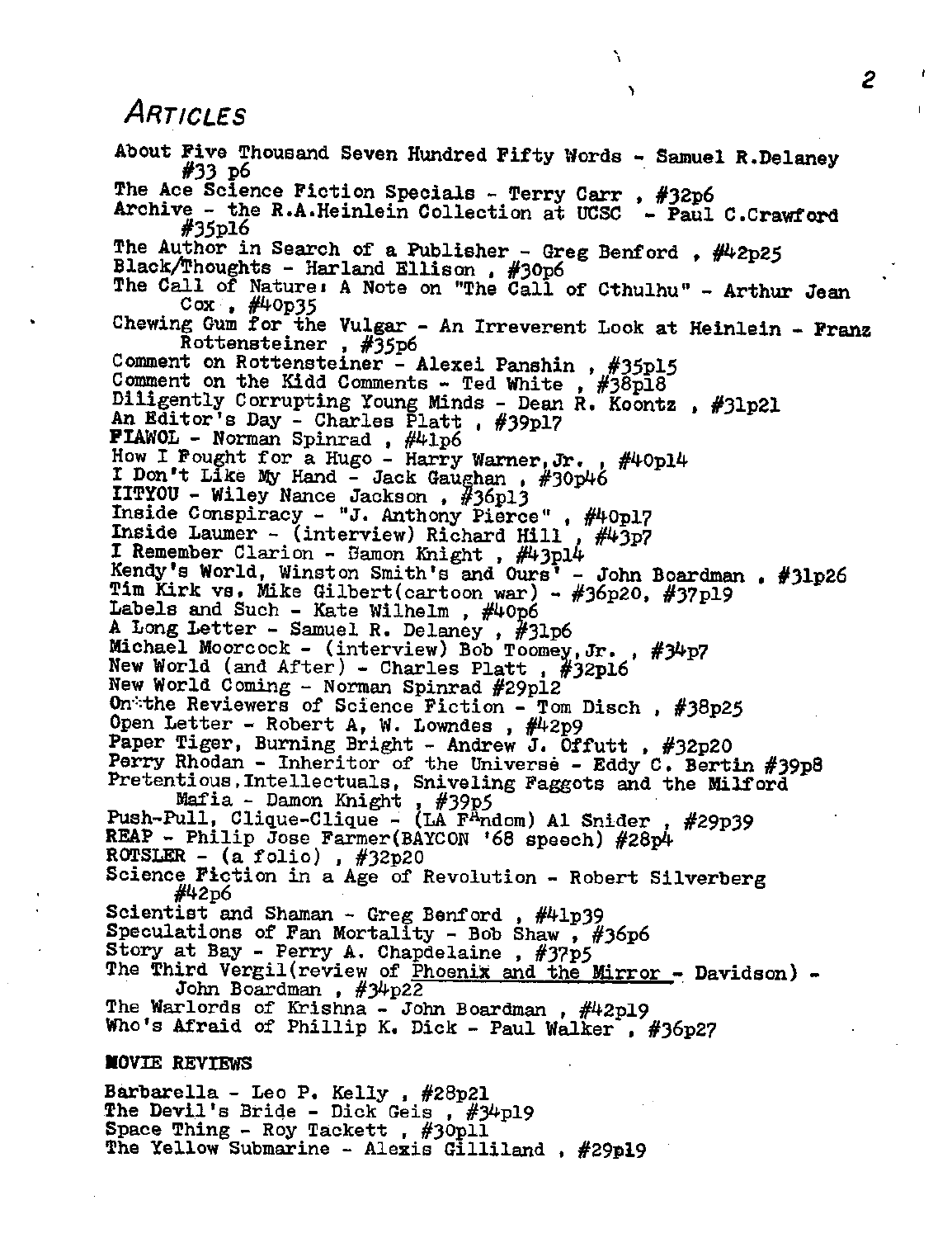#### *Columns*

The Banks Deposit - Banks Mebane,  $#29p41$ ; $#30p21$ ; $#31p45$ ; $#32p38$ ; #35p25j#36p39 Beer Mutterings - Poul Anderson , #3Op21;#32pl2;#36p8;#39pl2?  $\#43$ pl $4$ Dialogue - R.A.Geis &"A. Ego" , all issues Fans We All Know...And Perhaps Wished We Didn't - Arthur Jean Cox , The Old Guard -  $#29p16$ The Polemicists  $-$  #30pl7(pt.1):#33p15(pt.2) The Punster -  $#28p41$ Meanwhile Back at the Newstand - David B. Williams,  $\#42p23:\#43p47$ Monolgue - R.A.Geis , all issues Noise Level - John Brunner, #34pl6;#36pl7;#38pl0;#40pl2;#43pl2 Off the Deep End - Piers Anthony,  $\#31p27;#33p19;#35p20;#37p14;$  $\#42p15$ <sup>A</sup> Primer for Heads - Earl Evers STP&Speed(conclusion) #28p23 The Square Needle - Dean Grennell » #35P23 Stuff&Fanac - John D. Berry , #28pl7 Tim Kirk's Page - #31p25;#32p52;#33p25;#34p6;#35p19;#36c;#39p19;  $\#40p47;$   $\#42c$   $\therefore$ The Trenchant Bludgeon - Ted White ,  $#29p6$ ; $#31p15$ ; $#38p5$ ; $#41p14$ *Poems*

And God Said....And There Was Light - George Senda ,  $#32p15$ Ant Poem - Red Boggs , #38pl9 Fungus Poem - Rick Norwood , #29pl^ Poem <sup>~</sup> Rick Norwood , #29pl8 Twenty Years On - George Hay,  $\#43p11$ 

# *Art*

**Dan Adkins - #39p24** Al Andrews -  $#31p36$ ;  $#32p45$ Alicia Austin -  $\frac{4}{35}$ 5p<sup>4</sup>0; $\frac{4}{39}$ c; $\frac{4}{3}$ 9c,27 George Barr -  $\#39p28,29;$  $\#41p32$ Richard Bergeron -  $#28c$ ;  $#42p9$  $V = \frac{1}{2}$   $\frac{1}{2}$   $\frac{1}{2}$   $\frac{1}{2}$   $\frac{1}{2}$   $\frac{1}{2}$   $\frac{1}{2}$   $\frac{1}{2}$   $\frac{1}{2}$   $\frac{1}{2}$   $\frac{1}{2}$   $\frac{1}{2}$   $\frac{1}{2}$   $\frac{1}{2}$   $\frac{1}{2}$   $\frac{1}{2}$   $\frac{1}{2}$   $\frac{1}{2}$   $\frac{1}{2}$   $\frac{1}{2}$   $\frac{1}{2}$   $\frac{1}{2}$ #40p21 <sup>j</sup>#?Hp31»#^2po *<sup>1</sup>*7 John D. Berry - #28p17,18,20,41,43;#29p4,10,16,17;#30pl7,19;#33p5. 8,15,16,17.24 Grant Canfield - #37p8i#38pc,28,32,33i#40p33i#41pFc,5,50i#42p28i #43p28,30,32,38,40,43. Ross Chamberlain -  $#31p91#32p361#33p28$ Jeff Cochran - #43p8  $\frac{1}{3}$ Gabe Eisenstein - #30p28;#37p33 David English -  $\#37$ pli $\#40$ p22 Steve Fabian - #30pc,26,27,30,31,34-35.#31pc.33fo;#32p21,30,31; #33;fc.30;#35pc.21,37;#39p31;#40pfc;#43p6,22,52 Richard Flinchbaugh - #28p12,15,38;39;#29p9;#33p29;#37pl7;#42pl2,35 Richard Filhchbaugh - #20p12,13,304991#29p91#33p291#37p21+1#92p12,33<br>George Foster,Jr. - #28p8,91#29p361#30p20,291#31p28,371#32p14,20,44 46<#34p29i#38p35i#43p31,37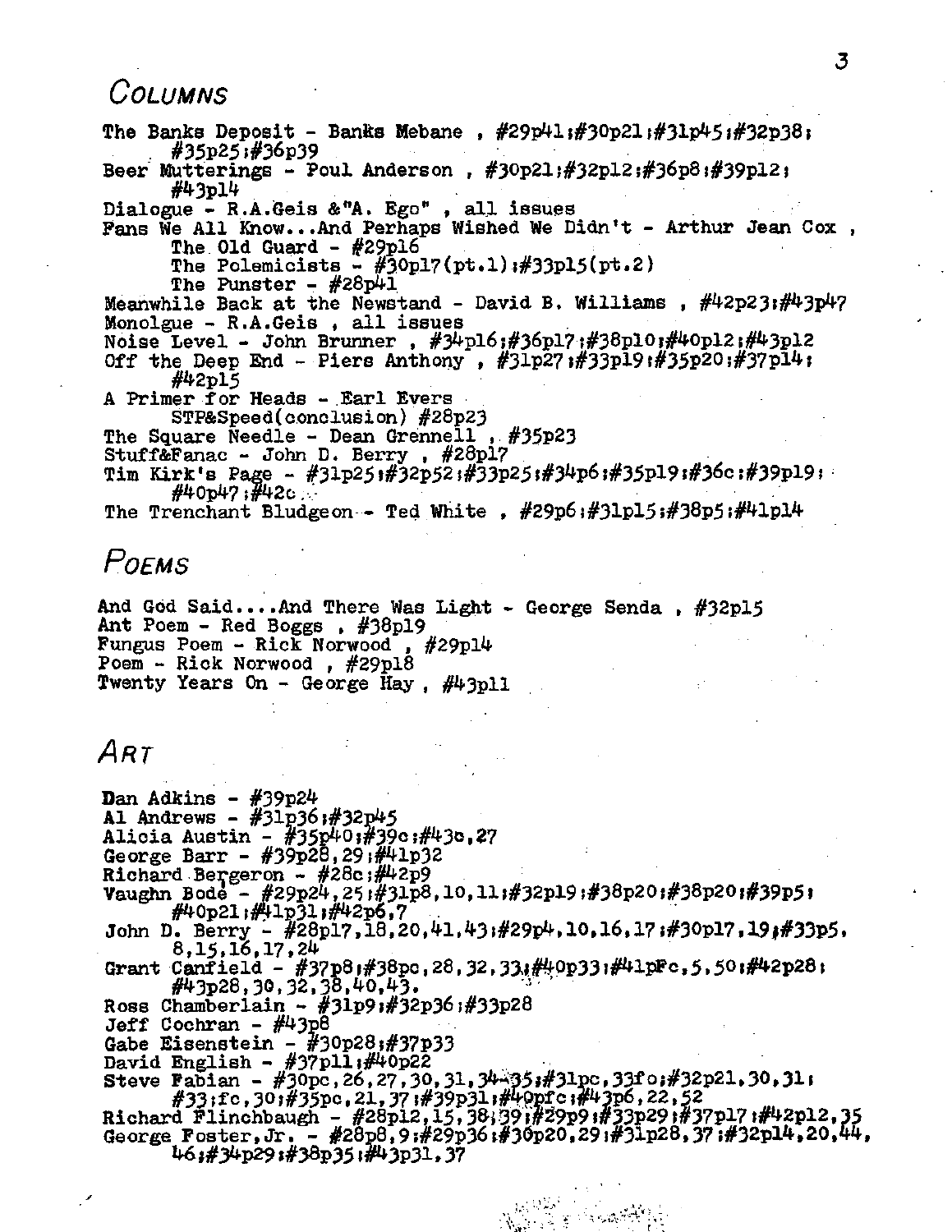Jack Gaughan - #28p5,10,16,28,32-33;#29pfc#30p6,7,8,9,10,13,16,46,47, #32pfc,12;#33p26;#34p14;#36p8,9,35,40;#39p12;#42p29,30;#43p33,  $\mu_1$ 

Mike Gilbert - #28p6,11;#29p23,29,31,32,33,34,35,67;#30p11,16,,22,23,<br>27,48,49,50,51,52,53,66;#31p17,47;#32p28,29,40,42,47,48,#33p3,  $18, 32, 33, 37-47, 49, 50, 49, 16, 26, 30, 31, 435p8, 9, 11, 13, 30, 32, 38, 45;$ <br> $#36p18, 27, 41, 52, 437p14, 16, 26, 31, 39;$ <br> $#39p21, 26, 29, 40, 43p8, 9, 25,$ 41,#40p9,17,24,35;#41p21,22,26,28,42#42p15,16,20;#43p13,36 Alexis Gilliland - #28p3;#29p19;#30p32,34;#32p50;#35p2933;#36p14

Cynthia Goldstone - #30p43;#31p14,41;#34p34;#37p32

- Howard Green,  $Jr #32p33$
- Jay Kinney #29p30;#30p36;#32p32;#34p28;#36p6,31#37p29;#38p27;#41p6;  $\#43p19$
- Tim Kirk #29p28,42;#30p5,42;#31p19,25;#32p17,18,49,bc;#33p24;#34p6, 16;#35p10,19,23,35;#36pc,3,4,17,28,32;#37p3,7,30,38,#38p3,6,10, 39 # 39 p3, 19, 37, 39 , #4 0p3, 4, 12, 26, 27, bc ; #41p3, 4, 8; #42pc, 3, 44, 57;
- 43,45;#32p38;#33p10,31;#34p10,11,12,13,bc;#35p24,34;#36p39; 39p32;#40p30;#41p23,27;30;#42p33
- James Martin  $#38p27$
- Jim McLeod  $#37pc$  :  $#43p7$
- Ray Nelson #28p24;#31p38,40;#36p15;#7p27
- Connie Reich  $\#30p40.792p34$

Bill:Rotsler - #28p22,26,27,29,30,31,34,37;#29p2,8,20,21,22,26,27,33.<br>37,44;#30p2,24,25,38,41;#31p3,12,13,21,31,32;bc;#32p3,6,7,8,9, 23 #33p6,12,13,21,bc;#34p5,8,19,25,27,32,38;#35p3,5,14,28,31, 36, 39, bc ;#36p5, 6, 10, 19, 25, 36, 37;#37p5, 15, 25, 28, 41, bc ;#38p4, 12,<br>23, 30, 34;#39p13, 17, 21, 22, 23, 26, 36;#40p6, 8, 11, 15, 19, 25;#41p7, 10, 12,13,16,19,20,24,35,39;#42p10,17,24,27,37;#43p18,21,23,49,53. Jim Shull - #32p13,43;#33p20;#34p35;#35p12,37;#36p13;#38p7;#40p29;  $\#42p25;\#43p14.15.42$ Bob Smith -  $\#33p22$ 

```
Stan Taylor - \frac{1}{2}37p10
```
Arthur Thompson - #29p6:#30p14,15:#31p15,46:#34p23#35p7:#36p33:#39p33 #40p14;#41p14;#42p11,32,39p40;#43p17

- Bjo Trimble  $#3\bar{9}p3\bar{4}$
- Bernie Zuber #32p10;#34p33;#37p6

### BOOK REVIEWS

#### REVIEWERS

| AG - Alexis Gilliland   | es - Estelle Sanders                     | pc - Perry Chapdelaine |
|-------------------------|------------------------------------------|------------------------|
|                         | fp - Fred Patten                         | pf - Philip J. Farmer  |
| brg - B.R.Gillespie     | gc - Glen Cook                           | $reg - R.E.Geis$       |
| bg - Barry Gillam       | gz - George Zebrowski rd - Richard Delap |                        |
| bt - Bob Toomey         | hd - Hank Davis                          | ral - R.A.Lafferty     |
| bs - Bob Sabella        | hs - Hank Stine                          | rawl - R.A.W.Lowndes   |
| bm - Barry Malzberg     | jb - John Boardman rg - Richard Glass    |                        |
| ct - Creath Thorne      | jf - John Foyster                        | rn – Rick Norwood      |
| cb - Carl Brandon       | ic - John Christopher tp - Ted Pauls     |                        |
| ds - Darrell Schweitzer | mf3 - Meade Frierson                     | wg - William Glass     |
| dk - Dean Koontz        | ml - Mats Linder                         | wc - Wayne Connally    |
| db - Dave Burton        | ns - Norman Spinrad                      |                        |
| ee – Earl Evers         | pw - Paul Walker                         |                        |
| ec - Ed Cox             | pa - Piers Anthony                       |                        |
|                         |                                          |                        |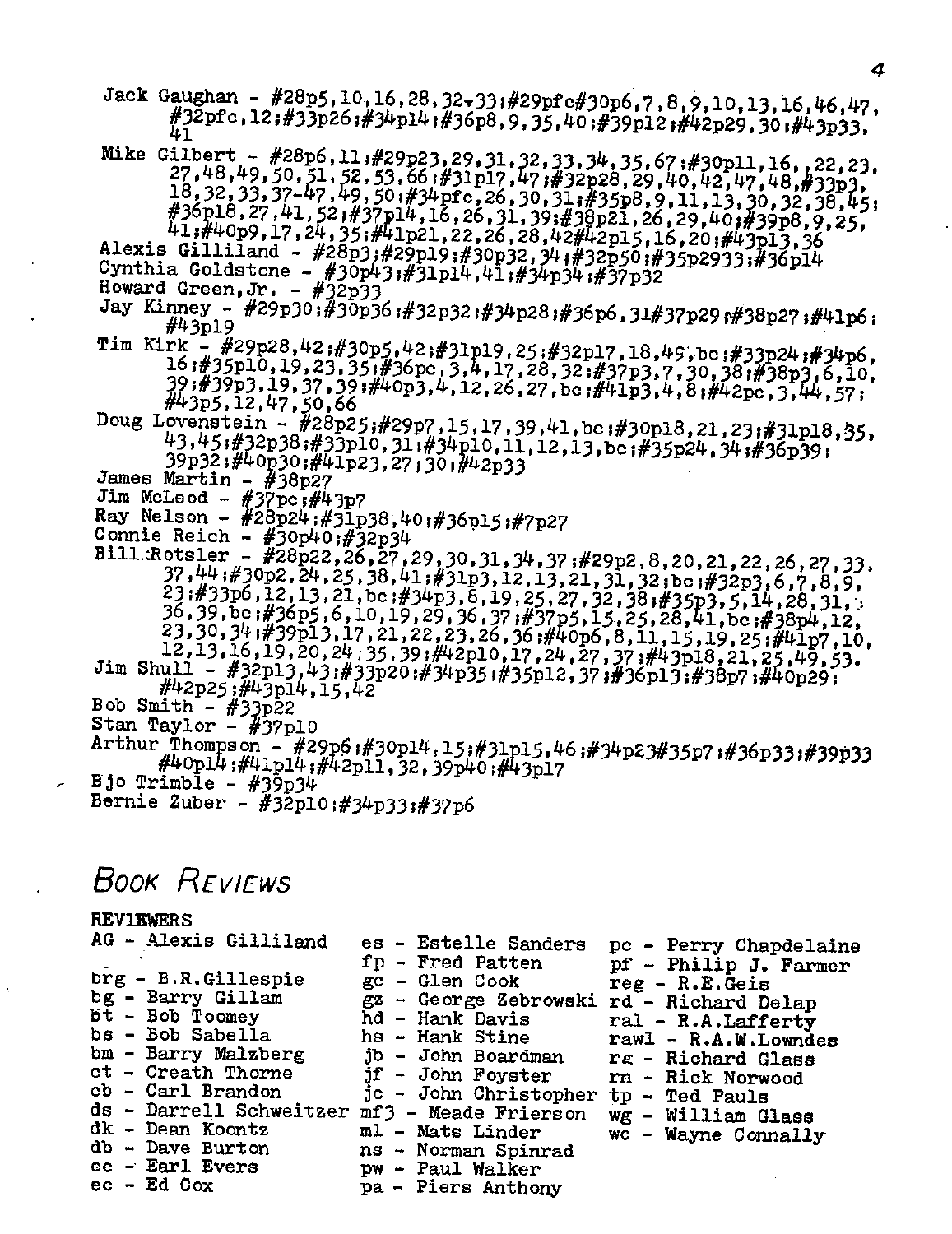Adventures in Discovery - Tom Purdom , pw#38p29 After Doomsday - Poul Anderson , #41p33 pw After Things Fell Apart - Ron Goulart reg#38p37 Against the Fall of Night - Arthur C. Clarke, reg  $\#41p38$ Agent of Entropy - Martin Siegel , pw #37p31 The Age of the Dinosaur - Bjorn Kurten , jb #30p32 The Age of the Pussy-foot - Frederik Pohl, pw  $\#37p31$ Alien Island - T.L.Sherred, tp  $#39p28$ The Aliens Among Us - James White , tp #32p36 All Judgement Fled - James White , reg #35p44, reg #41p37 All Our Yesterdays - Harry Warner, Jr. , rd #31p3O Almuric - R.E.Howard , pw #39p22 Alpha One -  $\alpha$  Robert Silverberg, rd  $\#42p\#$ Always the Black Knight - Lee  $\overline{H}$ offman , ds  $\#4$ 1p30 An ABC of  $SF - et Tom Boardman$ , rd  $#30p31$ Analog 7 - ed John W. Campbell , ct  $#34p27$ ,  $#41p38$  reg And Chaos Died - Joanna Russ , reg #35p42 The Andromeda Strain - Michael Crichton, mf3 #32p35 Another Look at Atlantis - Willy Ley, #33p33 jf The Anything Tree - John Rakham, pw  $\#42p30$ Anywhen - James Blish , reg #39p37 Appointment on the Moon - Richard S. Lewis , reg #33p35 Are You Superstitious? - Lore Cowan, reg #41p38 Armageddon 2419 A.D. - Phillip Francis Nowlan , pw #3&p38 Assignment in Nowhere - Keith Laumer , ee #30p37» dk #29p32 Asterix Et Cleopatra - Goscinny(fr.), ral #35p39<br>Astrology Answers Your Ques. - , reg #35p42 Astrology Answers Your Ques. -Astrosex - George Shaw , reg #38p36 The Atlantic Abomination - John Brunner , reg #39p38 At the edge of the World - Lord Dunsany , pw #41p33 The Avenger of Carrig(Secret Agent of Terra) - John Brunner , reg#35p43 Ballroom of the Skies - John D. MacDonald , reg #29p24 The Bane of Kanthos - Alex Dain, pw  $\#41p27$ Barrier World - Louis Charbonneau, reg  $\#42p40$ Behold the Man - Michael Moorcock,  $rt#32p32$ , reg  $#38p38$ The Bell from Infinity - Robert Moore Williams , hd #35p29 Beneath the Planet of the Apes - Michael Avallone, pw  $\#43p44$ The Best SF Stories From New Worlds - ed Michael Moorcock, reg#29p29 The Best SF Stories From New Worlds,  $#2 - ed$  M.Moorcock, jf  $#34p26$ Beyond Tomorrow - ed Damon Knight , pw #40p31 Black Alice - "Thom Demijohn"(Disch&Sladek) , rd #35p29 The Black Cloud - Fred Hoyle , rd #28p31 The Black Corridor - Michael Moorcock, reg #35p44 Black Easter - James Blish , ee #28p26 The Black Flame - Stanley Weinbaum , reg #34p37, ds #38p30 Blown - Phillip Jose Farmer, tp #35p30 : #37pl5(pa), 28(rd) The Blue Star - Fletcher Pratt, hd #36p31 Bored of the Rings - Henry N. Beard&Douglas C. Kinney , db #35p36 Brain Wave - Poul Anderson , reg #34p36 Breakthrough - Richard Cooper , ct #35p31 Brother Assassin - Fred Saberhagen , reg #30p44 Bug Jack Barron - Norman Spinrad , #31p41(rd,con),42(jb,pro);reg#33p36 The Business of Bomfog - Madelaine Duke, ee  $#34p 35$ By Furies Possessed - Ted White , reg #42p39 Camille 2000 - Sebastian Grant, rd  $\#37p28$ Camp Concentration - Thomas Disch' , rd #33p31 Carder's Paradise - Maleolm Levene , pw #39p34 The Case for Astrology - John Anthony West&Jan Gerhard Toonder, reg #42p42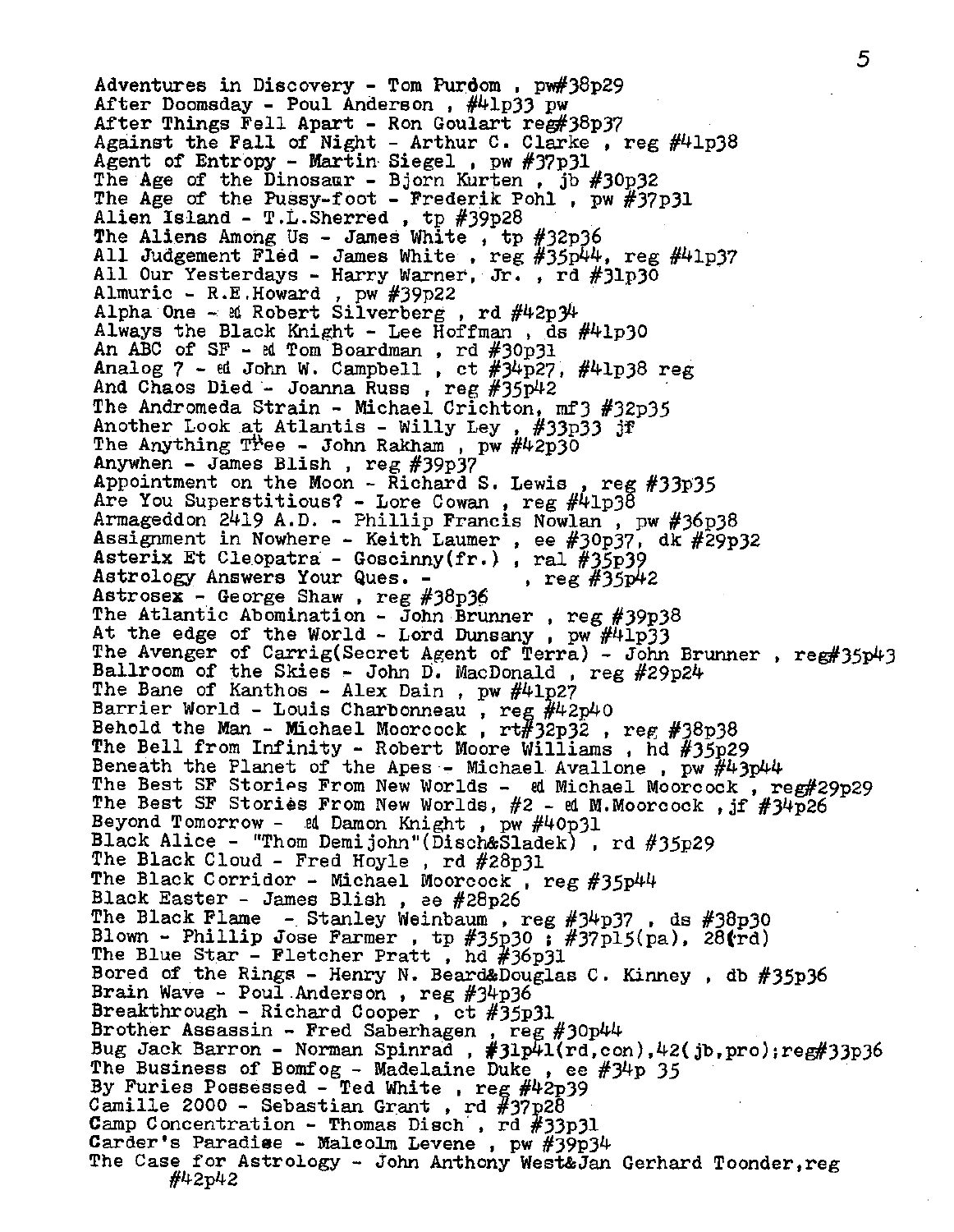Catch a Falling Star - John Brunner , reg #30p44 Catharsis Central - Anthony Alban, ec  $\#34p30$ The Caves of Karst - Lee Hoffman, ec  $#34p32$ Challenge to Reality - John Macklin , reg #33p36 Charles Fort - Damon Knight , pw #41p25 Children of Tomorrow - A.E.Van Vogt , fp #43p42 Chronocules - David G. Compton,  $res$  #41p34 Cities in Flight - James Blish, fp #40p25 City of the Chasch - Jack Vance, jb(pro),ct(con) #30p30 The Compleat Werewolf and Other Stories of Fantasy and Science Fiction - Anthony Boucher , jc#40p21 Conan of Cimmeria - Howard, de Camp, Carter , jb #33p27 Contraband From Otherspace - A.Bertam Chandler , rd #28p38 The Cosmic Clocks - Michael Gauqelin , reg #34p32 Creatures of Light and Darkness- Roger Zelazny, reg#34p36 J#35p28pw; reg #40p31 Crime Prevention in the 30th Century -  $\mathcal{R}$  Hans Stefan Santesson,  $pw\#40p31$ Crimes and Misfortunes - ed J. Francis McComas, jc  $\#42p33$ Damnation Alley - Roger Zelazny , rd #39p31 Danger- Human - Gordon Dickson , pw #40p31 Dark Piper - Andre Norton , pw #39p27 Dark Stars - ed Robert Silverberg, brg #40p24 Daughters of the Dolphin - Roy Myers , wg #28p35 Daughters of the Earth - Judith Merrill , tp  $#36p33$ The Day of the Dinosaur - L.S. catherine de Camp , jb #30p32. Decision at Doona - Anne McCaffrey , rd #33p26 Deeper than Darkness - Greg Benford, reg  $\#41p37$ Defoliation - Thomas Whiteside , pw #41p30 The Demon Breed - James Schimtz , dk #29p30 The Demon of Cawnpore - Jules Verne , reg #33p36 The Devils Shadow - Clifford Lindsay Alderman, reg #41p38 Dimension <sup>A</sup> - L.P.Davies , reg #30p44 Dimension Thirteen - Robert Silverberg , tp #37p32 The Dirdir - Jack Vance , jb #35p35 Do Androids Dream of Electric Sheep?- Philip K.Dick , reg #33p28 Doc Savage  $52$  - (The Vanisher) - Kenneth Robeson, reg  $\#40p33$ Double, Double - John Brunner , rd #32p31 Dragons, Elves, & Heroes - ed Lin Carter , pw #36p36 The Dream Quest of the Unknown Kadath - H.P. Lovecraft , pw #43p39 Dune Messiah - Frank Herbert , rd #39p24 Earthman's Burden - Poul Anderson&Gordon Dickson , fp #39p22 Earthrim - Nick Kamin, pw  $\#41p27$ Earthworks -Brian Aldis , ee #28p35 Etho Round His Bones - Thomas Disch , ee #28p35 Eight Fantasms & Magics - Jack Vance , pw #3§p31 The Eleventh Galaxy Reader - ed Frederik Pohl , fp #37p34 Elsewhere and Elsewhen - ed Groff Conklin , rd #28p3§ Emphyrio - Jack Vance , ee #32p28 Encounters with Aliens - ed George Early, pa  $#31p38$ The Endless Orgy - R.E.Geis , rd #28p29 England, Swings SF - ed Judith Merrill , pw #41p20 The Environmental Handbook - ed Garrett De Bell, reg #37p35 Envoys to New Worlds - Keith Laumer , tp #33p27 Epistle to the Babylonians - Charles L.Fontenay , pc #36p37 ERB, Master of Adventure - Richard Lupoff , ee #35p29 The Eternal Champion - Michael Moorcock, fp  $\#42p36$ The Eternal Savage - E.R.Burroughs, reg  $#33p36$ Evil Companions - Michael Perkins , pa #37pl5 The Evil that Men Do - John Brunner, hd  $#35p32$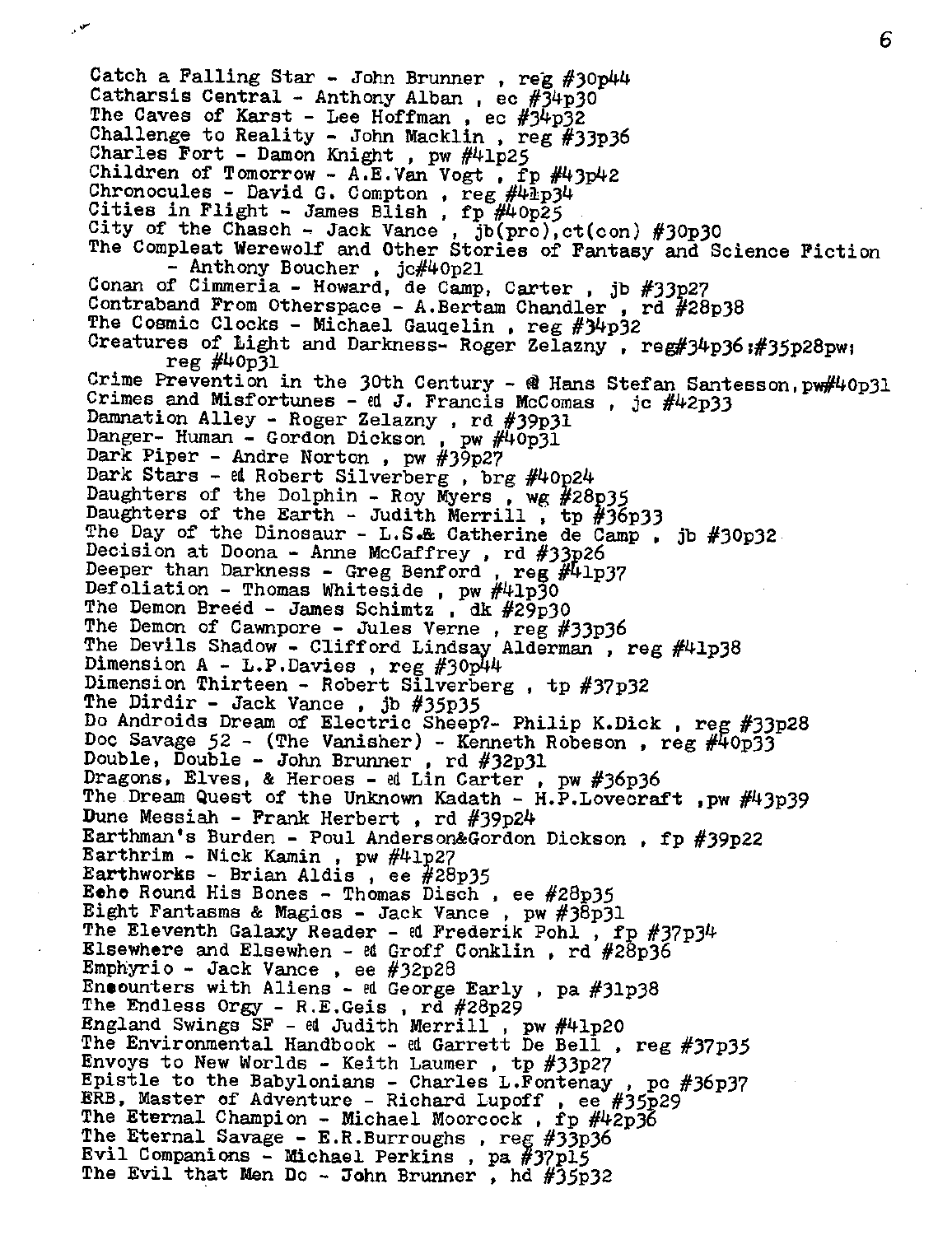Exploring the Occult - Douglas Hunt, reg  $#38p38$ The Eyes of Bolsk - Robert Lory, tp  $#35p35$ Fahrenheit  $451$  - Ray Bradbury, reg #33p36 The Fall of the Dream Machine - Dean R.Koontz, wg  $#30p38$ ;hs  $#33p25$ The Far Out Worlds of A.E.Vogt - Van Vogt, rd  $\#3\overline{1}$ p39 The Farthest Reaches - ed Joseph Elder,  $p_w$  #37p30 Fear That Man - Dean R. Koontz, reg#32p37  $\overline{1}$  hs #33p25 A Feast Unknown - Philip J.Farmer,  $\text{rd}\#37\text{p}28$ ; pa  $\#37\text{p}16$ Final War - K.M. O'Donnell, pw  $\#40p31$ <sup>A</sup> Fine and Private Madness - Peter S.Beagle , db #36p31 The Fire-Eater - Ron Goulart, reg  $\#41p36$ First Flights to the Moon - ed Hal Clement , tp  $\#43p38$ Five to Twelve - Edmund Cooper , wc #40p23 FJA Presents : The Frankenscience Monster - ed F.J. Ackeman, pw  $#37p33$ For the Flag - Jules Verne, reg  $#33p36$ 14 Great Tales of ESP - ed Idella Purnell Stone&John W.Compbell , pw #40p28 Fourth Mansions -  $R.A.Lafferty$ . hs  $#38p23$ Freezing Down - Anders Bodelson , reg #43p51 From the Earth to the Moon and All Around the Moon - Jules Verne , wc  $\#43p32$ Fruit of the Loins - John Cleeve $(A, J, 0$ ffutt), rd  $#37p28$ Gadget Man - Ron Goulart, reg  $\#43p51$ Galactic Alarm - Kurt Mahr&W.W.Shols , reg #33p35 Galactic Odyssey - Keith Laumer , bt #30p24 The Galactic Pot-healer - Philip K. Dick, ml #35p34 Gallagher's Glacier - Walt&Leigh Richmond , pw #42p30 Garbage World - George Platt , reg #28p28 The General Zapped An Angel - Howard Fast , rd #39p26 Ghosts of the Golden West - Hans Holzer , reg #30p44 Giant of the World's End - Lin Carter, jb  $\sqrt{\frac{38p20}{n}}$ The Glass Harmonica - Barbara Ninde Byfield , jb  $#35p36$ The Goblin Tower - <L.S.de> Camp, jb  $#31p35$ Gormanghast Trilogy - Mervyn Peake , rn #32p29 The Great Brain Robbery - James White , reg  $\#43p51$ The Great Radio Heroes - Jim Harmon, rd  $\#30p35$ Great Short Novels of Science Fiction - ed Robert Silverberg, rd#42p34 The Green Millenium - Fritz Lieber , ct #33p33 Grimm'<sup>S</sup> World - Vernor Vinge , pw #41p22 Guardians of Time - Poul Anderson , pw #41p33 <sup>A</sup> Gun for a Dinosaur - L. Sprgue de Camp , bg #39p34 Hasan • Piers Anthony , rd #30p29 Heinlein in Dimension - Alexei Panshin , rt #32p27 Hell's Gate - Dean R.Koontz , reg #9p<sup>38</sup> Hex  $\bullet$  Arthur H.Landis, pw  $\#41p25$ The Hieros G&mos of Sam and An Smith - Josephine Saxton,pa#33p31 Homunculus - Sven Del Blanc , rd #36p38 How to Foresee & Control Your Future - Harold Sherman ,reg #38p38 The Human Angle - William Tenn , ec #29p25 The Ice Schooner - Mike Moorcock, reg  $#37p37$ lee World - Hal Clement , reg #38p37 The Image of the Beast - Philip Jose Farmer ;  $reg(con)$ #29p33;#29p33 rt In Defense of Ghosts - Herbert B. Greenhouse, reg  $\#41p38$ Indoctrinaire - Christopher Priest, reg  $\#43p50$ Infinity One - ed Bob Hoskins , rd #39p35 I,Robot - Isaac Asimov , reg #40p33 I Sing the Body Electric - Ray Bradbury, pw  $#38p31$ The Island under the the Earth - Avram Davidson, reg  $#35p44$ Isle of the Dead - Roger Zelazny , rd #30p26 Here and Hereafter - Ruth Montgomery , reg #35p42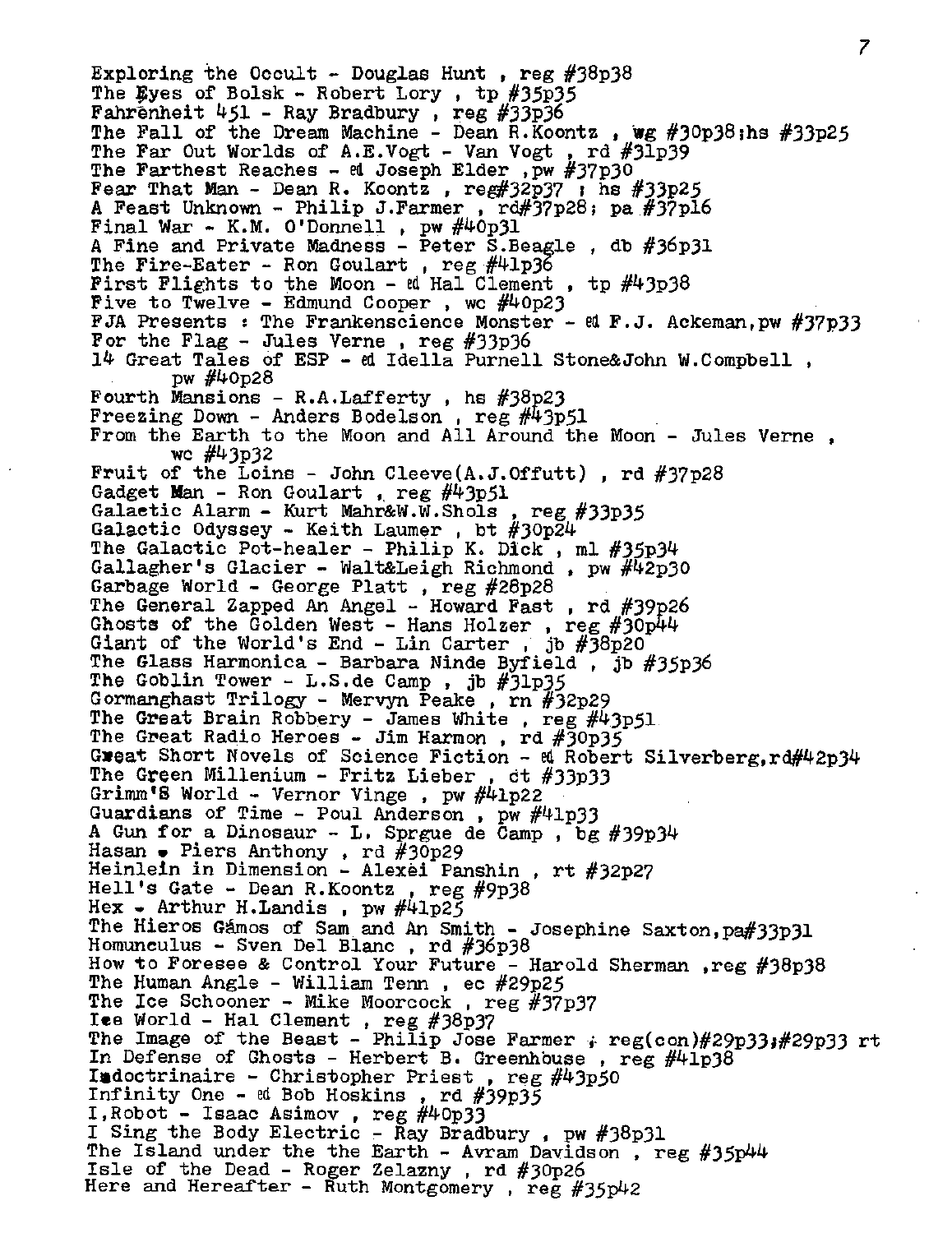8 It'<sup>s</sup> <sup>a</sup> Mad, Mad, Mad Galaxy - Keith Laumer , reg #32p37 I Will Fear No Evil - Robert A. Heinlein, ap #41pl9 The Jagged Orbit - John Brunner , tp(pro), rd (con), #31p32 The Jester At Scar - E.C. Tubb, pw  $\#42p30$ John Carter of Mars - Edgar Rice Burroughs , reg #38p37 The Jupiter Legacy - Harry Harrison, reg #39p37 Kalin -  $E.C.Tubb$ , pw  $\#41p27$ Kar Kaballa - George H. Smith , pw , #42p30 Kavin's World - David Mason , ee #39p25 Kelwin - Neal Barrett, Jr. , ee #43p44 <sup>A</sup> Killing for Christ - Pete Hamill , ee #31p40 The Kingdom of Fukkian - A. Philo Mann, rd #37p28 Land of Unreason - Fletcher Pratt&L. Sprague de  $\bar{C}$ Amp, tp #40p22 The Language of Pao - Jack Vance, reg #40p34 The Left Hand of Darkness - Ursala K. LeGuin, reg #30p44 Let's Drink to That - ed Joyce Post , reg #42p42 Let the Fire FA11 - Kate Wilhelm, rd  $#34p26$ Light a Last Candle - Vincent King, pa #32p36 Lilith - George Mac Donald , pw  $#36p27$ The Little Monsters  $\tau$  2d Roger Elwood&Vic Ghidalia , pw#40p31 Logan's Run - William F. Nolan&George Clayton Johnson,hd#36p34 The Long Resulf - John Brunner, reg #38p37 The Long Winter - John Christopher, reg #30p44 Lord of Blood - Dave van Arnam, reg  $\#4\overline{2}p39$ Lord Tyger - Philip Jose Farmer , pw #39p22 Lovely - David Meltzer , rd  $#34p25$  ;pa  $#37p14$ A Look Through Secret Doors - John Macklin, reg #33p36 The Lost Continent - Edgar Rice Burroughs, reg  $#33p36$ Love is Forever, We are for Tonight - Robert Moore Williams , reg#40p32 Lud-In-The-Mist - Hope Mirrlees , pw #42p32 Macroscope - Piers Anthony, rd #38p25 Magellan - Colin Anderson , pw #39p23 The Man Who Fell to Earth - Walter Tevis, pw  $\#43p44$ The Maracot Deep - Arthur Conan Doyle, reg #41p38 The Masks of Time - Robert Silverberg , dk #29p24 Masque World - Alexei Panshin , ag #35p36 Master of the Dark Gate - John Jakes , fp  $\#42p38$ Matrix - Douglas R. Mason , tp #41p33 <sup>A</sup> Maze of Death - Philip K. Dick , reg #39p36 Mechasm - John T. Sladek , reg #33p36 Meeting at Infinity - John Brunner , reg #30p44 The Mendelov Conspiracy - Martin Caidin, tp #34p33 Men in the Jungle - Norman Spinrad , reg #33p3& Men on the Moon - Donald Wollheim , pw #41p27 The Mercy Men - Alan E. Norse , pw #40p29 The Mighty Barbarians - Hans Stefan Santesson , fp #38p34 The Mind Cage - A.E.Van Vogt, pw  $\#43p44$ Mindblower - Charles McNaughton , ee #34p31 The Mind Parasite - Colin Wilson , hd #35p38 Moondust - Thomas Burnett Swann , ee #30p33 The Moon of Gomrath - Alan Garner, reg  $\frac{1}{2}J_1p^{4/4}$ The Moon People - Stanton A.Coblentz, reg  $\#41p38$ More Issues at Hand - William Athelling, Jr., rawl #43p25 The Naked Sun - Isaac Asimov , reg #38p37 nebula Awards : 1965 - al Damon Knight, reg #37p36 " " s 1966 -ed Brian Aldiss&Harry Harrison, reg #37p36 \*' " « 1967 - sd Roger Zelazny , reg #37p36  $"$   $"$   $"$   $"$   $1968 - @$  Poul Anderson, reg #38p36&#42p42 :  $1969 - ed$  James Blish, pw  $#43p$  30 Nerves - Lester del Rey , reg #42p42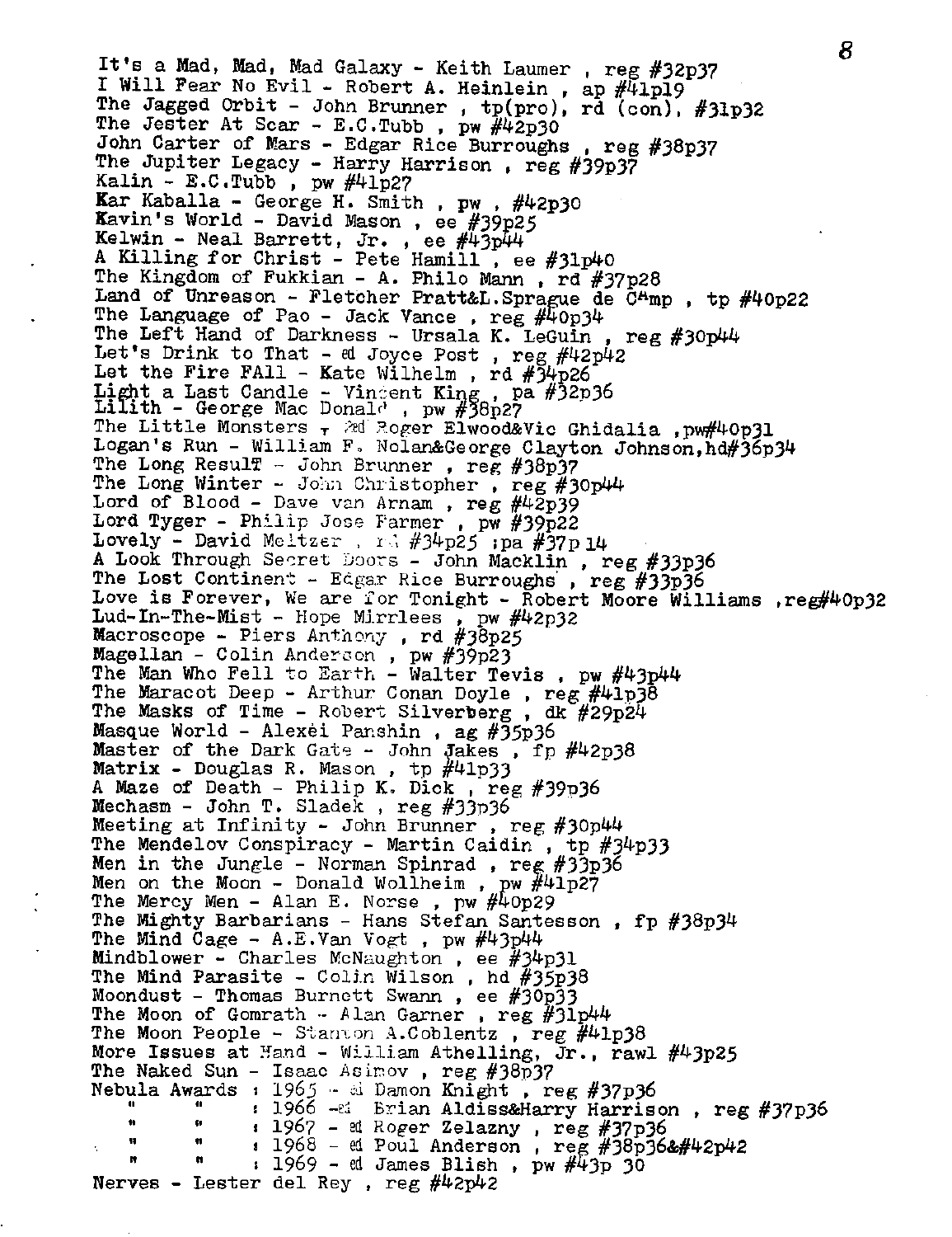The Nets of Space - Emil Petaja , tp #31p35 The New Adam - Stanley Weinbaum , reg *tfjhpy?* <sup>j</sup> The New Minda - Dan Morgan - reg  $#33p35$ News From Elsewhere - Edmund Cooper - #30p30 Nightfall &other stories - Isaac Asimov , #36p32 Nightmare Baby - Linda DuBreuil, reg  $\#42p\ddot{40}$ Night Monsters - Fritz Lieber , ct #33p33 Nightwings - Robert Silverberg , reg #3§P36 Nine Princes in Amber - Rober Zelazny #43p52 Nine Tomorrows - Isaac Asimov , pw #40p28 Nine Hundred Grandmothers - R. R. Lafferty , reg #38p38 Nomads of Gor - John Norman, reg  $\#34p37$ None But Man - Gordon R. Dickson #31pW No Time Like Tomorrow - Ted White , #31p40 Nova 1 - Harry Harrison , rd #39p29 The Null-Frequency Impulser - James Nelson Coleman ag#31p43 The October Country - Ray Bradbury reg  $#33p36$ October the First is Too Late - Fred Hoyle , ee #28p30 Oddyssey to Earthdeath - Leo P Kelly, reg  $#31p44$ Of All Possible Worlds - William Tenn , ec #29p25-27 Off on a Comet  $#$  To the Sun - Jules Verne, wc,  $#43p32$ Of Men & Monsters - William Tenn , ec #29p25-27 Omnivore - Piers Anthony , dk #29p21 Once & Future Tales From the Magazine of Fantasy & Science Fiction edited by Ed Ferman, reg  $#28p34$ Once Before Bedtime - Richard Linkroum, pw #39p24 One Million Tomorrows - Bob Shaw, reg  $\#42p40$ Operation Time Search - Andre Norton , jb #30p27 Orbit II - edited by Damon Knight, jf  $#30p42$ Orbit III - edited by Damon Knight, ee  $#30p44$ Orbit IV - edited by Damon Knight , rd #33p29 Orbit <sup>V</sup> - edited by Damon Knight , rd #3§p32 Orbit VI - edited by Damon Knight , rd #40p26 Orbit VII - edited by Damon Knight, rd  $\#$ lp21: reg  $\#$ 42p42 Orbit VIII - edited by Damon Knight, rd  $\#43p33$ The Others - edited by Terry Carr, ee #36p37 The Outlaw of Torn - Edgar Rice Burroughs, reg  $#30p44$ Outlaw World - Edmond Hamilton , cb #35p38 Out of the Deeps - John Wyndham, reg  $#34p37$ Out of the Mouth of the Dragon - Mark S. Geston , reg #32p37 The Palace of Eternity - Bob Shaw, reg  $#35p43$ The Parasaurians - Robert Wells, pw  $\#41p42$ Parsecs & Parables - Robert Silverberg , rd #39p33 Partners in Wonder - Harlan Ellison, nas #42p27 Pavane - Keith Roberts, rd  $\#30p40$ Perry Rhodan #1 - Enterprise Stardust - K.H. Scheer & Walter Ernsting reg #3144 Perry Rhodan #4: Invasion from Space - Walter Ernsting & Karl Mahr, pw  $\#4$ lp27 The Vega Sector (Perry Rhodan #5) - K. H. Scheer & Kurt Mahr, reg #38p38 Perils of Peaceful Atom - Richard Curtis & Elizabeth Hogan, pw #42p28 Phantastes - George MacDonald , pw #43p39 Phoenix - Richard Cowper (Colin Murray), reg #37p36 The Phoenix and The Mirror - Avram Davidson , jb#3^p22;reg#39p33 Phoenix Ship - Walt & Leigh Richmond, pw  $\#41p27$ Picnic on Paradise - Joanna Russ , reg #32p37

<sup>A</sup> Piece of Martin Cann - Lawrence Janifer , bd #3^p25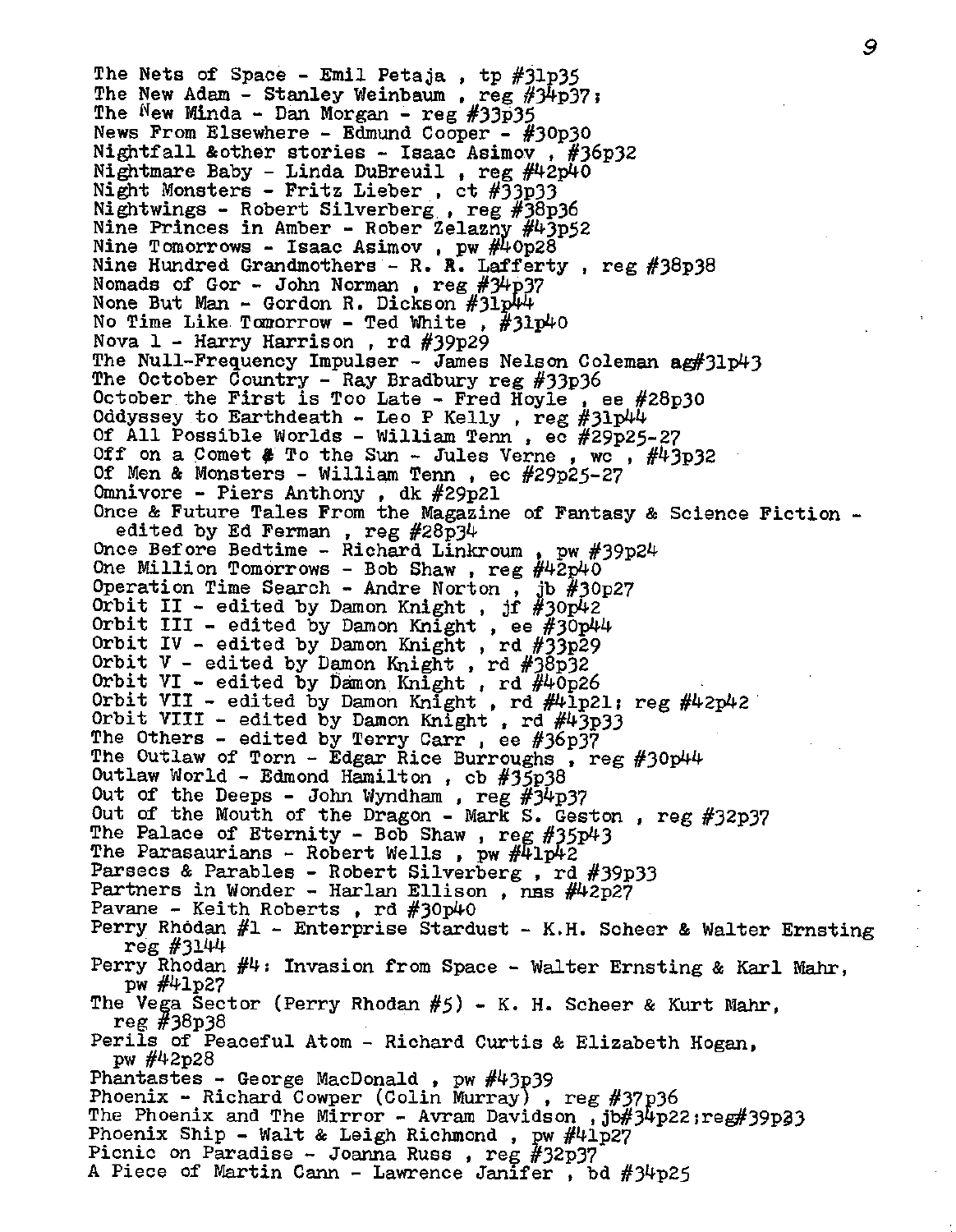The Planet Wizard - John Jakes, reg  $#30p44$ Player Piano - Kurt Vonnegut, pw#38p27 The Pnume - Jack Vance, tp#41p21 The Pollinators of Eden  $\tau$  John Boyd, ec #34p33 Positive Charge - Walt & Leigh Richmond , pw  $\#42p30$ Postmarked, The Stars - Andre Norton, fp  $\#42p31$ The Power Cube Affair - John Phillifent, reg  $#33p36$ The Power of X - Arthur Sellings, pw  $\#41p2\overline{2}$ The Preserving Machine Phillip K. Dick, rd #34p35 The Prisoner  $\leq$  Thomas Disch, rg #32p30 The Prisoner *#2* - David McDaniel , pw #38p34 <sup>A</sup> private Cosmos - Philip Jose Farmer , ee #28p37 The Prometheus Project - Gerald Feinberg, pjf #39p21 Prophecies on Wold Events by Nostrdamus - translated by Stewart Robb,  $reg$   $#29p32$ The Purloined Planet - Lin Carter , bd #35p32 Quark I - edited by Samuel Delany & Marilyn Blacker '  $rd\#43p33$ Quest for the Future - A. E. Van Vogt, reg  $\#40p33$ The Radiant Dome - K. H. Scheert & Walter Ernsting , reg #33p35 Raw Meat - Richard E. Geis,  $rd#37p28$ ;  $pa#37p16$ ;  $hs#35p40$ Reality Forbidden - Phillip E. Gligh , rd#28p38 The Rebel of Rhada - Robert Cham Gilman,  $tp\#41p26$ Rebirth - John Wyndham ,reg#34p37 The Reluctant Shaman - L. Sprague deCamp, reg #42p43 Report on Probability  $A - B$ rian Aldiss, pw #39p28 Retief *<sup>t</sup>* Ambassador to Space - Keith Laumer , reg #31p44 Return to The Stars - Edmund Hamilton , tp #42p32 The Rim-World Legacy - F. A. Javor , ct #29p23 The Ring- Piers Anthony & Robert E. Margroff , reg #29p27 The Ring of Ritornel - Charles L. Harness, pa#29p21; jf#30p31 Ring of Violence - Douglas R.- Mason , wc #41p25 Ringworld - Larry Niven, reg#41p35 Riot 171 - Ludovic Peters, jb#36p35 Rogue Star - Fredrick Pohl & Jack Williamson, pw #39p27 <sup>S</sup> is for Space - Ray Bradbury , reg #41p37 The Saliva Tree & Other Strange Growths - Brian Aldiss, bg#36p32 The Santorga Barrier - Frank Herbert, ct #30p36 Satan's World - Poul Anderson,  $pw#38p24$ ;  $reg#43p5$ The Saviours - Evelyn Raynor Slim , tp #38p28 SF: Author's Choice - edited by Harry Harrison, ee#31p41 The Science Fiction Hall of Fame - edited by Robert Silverberg. pw#40pl9 . Science Fiction in the Cinema - John Baxter , fp#40p29 Science Fiction Terror Tales - edited by Broff Conklin, pw#37p30 SF Worlds of Forrest J. Ackerman & Friends - Forrest J. Ackerman, . ee#34p34 Scientology: The Now Religion - George Malko , bm43p28 Seahorse in the Sky - Edmund Cooper - reg  $\#40p34$ Season of the Witch - Hank Stine , reg  $\#29p20$ Seed of Light - Edmund Cooper , es#35p32 The Serpent - Jane Gaskell , ec #33p30 Servants of the Wankh - Jack Vance, jb(pro),ct(con) #30p30 The Seven Sexes - William Tenn, ec #29p25-27 The Several Minds - Dan Morgan #37p34 Shadow of Heaven - Bob Shaw , reg#33p35 The Shape of Space - Larry Niven, tp #35p38 The Shattered Ring - Lois & Stephen Rose , rd #40p23 Shellbreak - J. W. Groves, wc #40p27 The Ship Who Sang - Anne McCaffrey , pw #38p35 The Silent Multitude - D. G. Compton , rd #36p3O

Ŋ

*IO*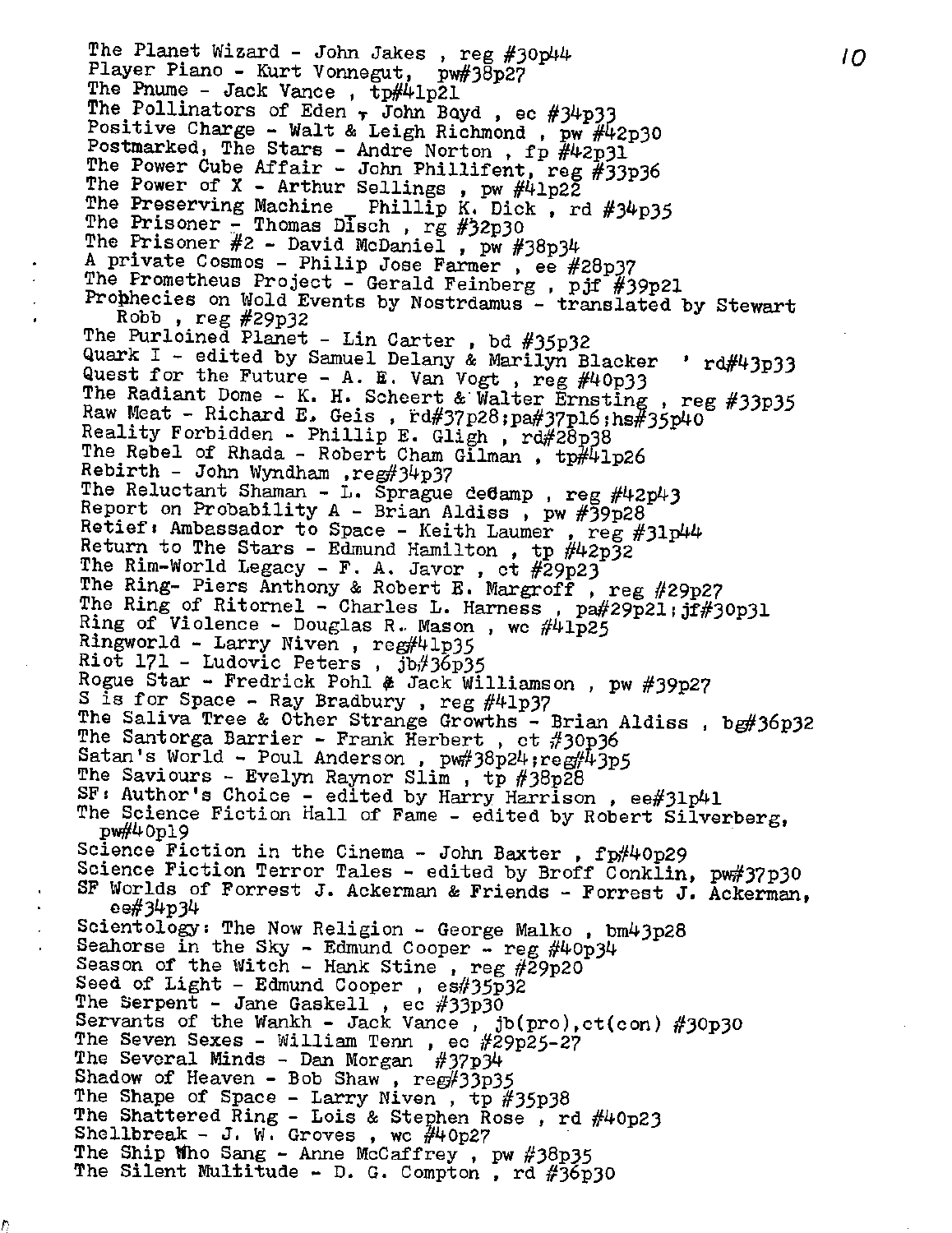The Silkie - A. E. Van Vogt, rt  $#31p36$ The Silver Eggheads - Fritz Lieber, pw #39p32 The Silver Stallion - James Branch Cabell , jb #33p32 Six Gates From Limbo - J. T. McIntosh, reg  $#33p\overline{35}$ The Sky Is Filled With Ships - Richard C. Meredith, bg #33p34 Skylark Duquesne - E. E. Smith, reg #38p38 The Skylark of Space - E. E. Smith , reg #38p38 Skylark Three - E. E. Smith , reg #38p3§ Skylark of Valeron - E. E. Smith, reg #38p38 Slaughter-House Five - Kurt Vonnegutt , rd #34p31 Small Changes - Hal Clement, ec  $\frac{1}{2}$ 1p37 Solaris - Stanislaw Lem - reg  $\#42p41$ ;reg  $\#$  43p50 The Sorcerer's Skull - David Mason , ee #39p25;pw #43p39 SOS the Rope - Piers Anthony , dk#29p30 The Space Barbarians - Mack Reynolds, tp #35p35 Spacepaw - Gordon R. Dickson, wc #41p29 Spaceship Medic - Harry Harrison, reg #41p37 Soecial Wonder - J. Francis McComas, jc #42p33 <sup>A</sup> Spector is Haunting Texas - Fritz Lieber , reg #31p39 Splinters - Alex Hamilton, reg #34p37 Spock Must Die - James Blish , wc #39p23 The Squares of the City - John Brunner , reg #38p36 The Square Root of Man - William Tenn, ec #29p25-27 The Stainless Steel Rat - Harry Harrison, reg #37p37 The Stainless Steel Rat's Revenge - Harry Harrison, reg #42p41 Stand on Zanaibar - John Brunner, reg #33p36 The Standing Joy - Wyman Geeia, bg #38p26 The Star Fox - Poul Anderson, ct  $#30p28$ Starman's Quest - Robert Silverberg , reg #35p44 Starmind - Dave Van Arman, ee  $#39\bar{p}33$ Star Names: Their Lore and Meaning - Richard Hinkley Allen, jb#36p34 The Star Treasure - Keith Laumer, reg  $\#43p52$ Star Vanturers - Kenneth Bulmer, bg  $#30p38-39$ Starship - Brian Aldiss , pw #39p27 Star Well - Alexei Panshin , ag #29p22 The Steel Crocodile - D.G. Compton , reg #37p36 <sup>A</sup> Strange and Seeing Time - Elizbeth Byrd , pw #41p24 Strange Beasts & Unnatural Monsters - edited by Phillip Van Doren<br>Stern, ct  $\#30p37$ Strange Creatures from Time and Space - John Keel, pw #41p25 Strange Guests - Brad Steiger , reg #33p3& Subspace Explorers - E. E. Smith , ee  $#34p28$ The Sundial - Shirley Jackson, jf #30p36 Swords Against Death - Fritz Lieber, fp #41p32 Swords And Deviltry - Fritz Lieber, fp #41p31 Swords of the Mist - Fritz Lieber, rd #29p22 The Sword Swallower - Ron Goulart, bg  $\#41\overline{p}28$ Synthojoy - D, G. Compton , bg #28p28 Tau Zero - Poul Anderson, jc #41p23 The Technicolor Time Machine - Harry Harrison, dk #28p29 The Technicolor Time Machine - Harry Harrison , dk #28p29<br>Ten Million Years to Friday - John Lymington , reg #35p44<br>Third From The Sun - Richard Matheson , reg#40p33 Third From The Sun - Richard Matheson, reg#40p33 13 Great Stories of Science Fiction - edited by Groff Conklin, pw #M'0p38 This Immortal - Roger Zelazny , reg #38p37 ;#41p37 This Perfect Day - Ira Levin, pw #42p37 Thorns - Robert Silverberg, reg #34p36 Three for Tomorrow - Robert Silverberg, Roger Zelazny, James Blish, tp  $#34p30$ 

 $\boldsymbol{\mu}$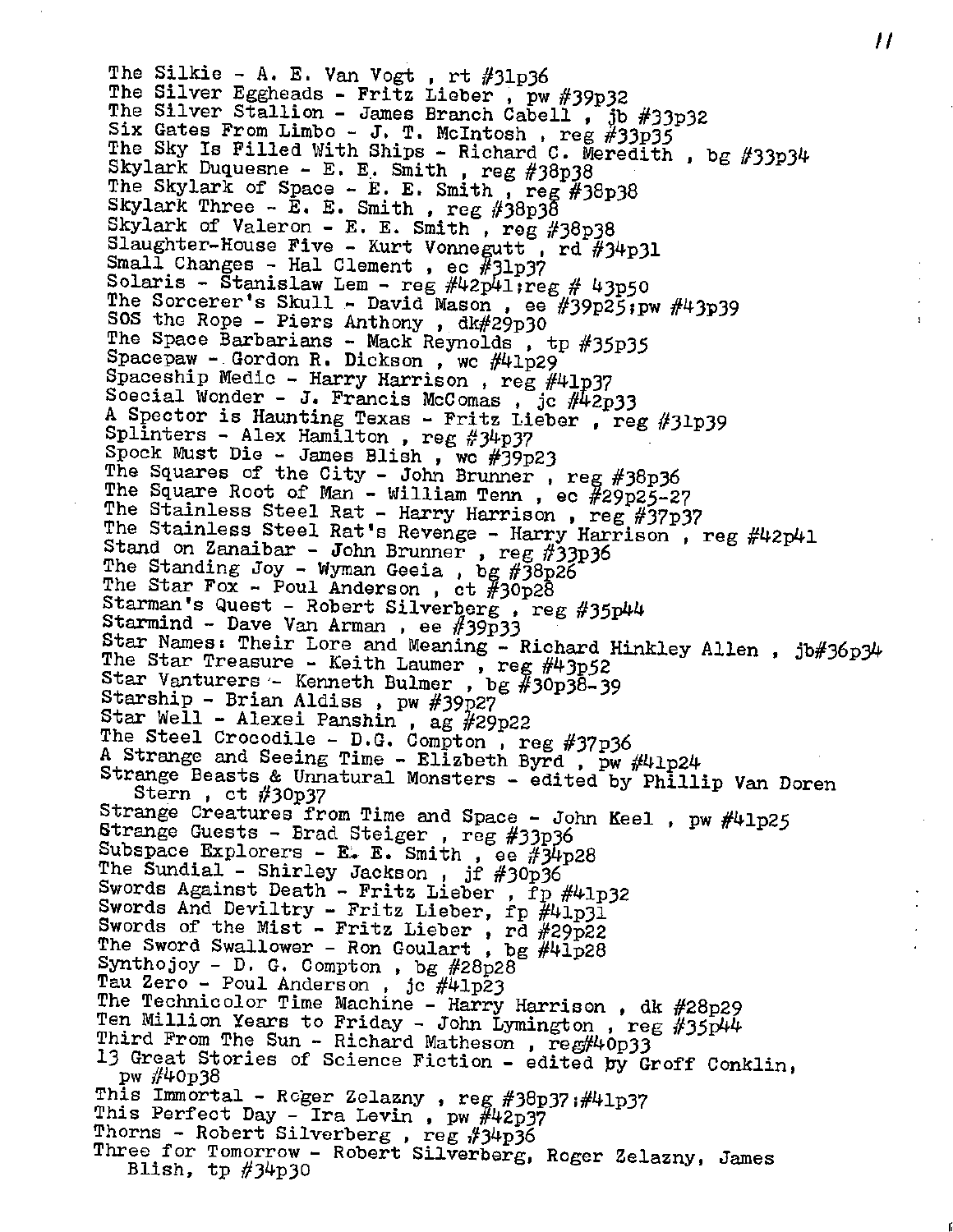A Dhunder Of Stars - Dan Morgan & John Kippax , pw #43p38 The Thurb Revolution - Alexei Panshin, reg #29p30 Tigers and Traitors - Jules Verne, reg #38p38 Time and Again - Clifford Simak, px  $\#38p26$ Time Rogue - Leo P. Kelly , pw #41p29 Timestops - Philip Jose Farmer , tp #42p36 Times.without Number - John Brunner , pw #39p27 The Time Trap Gambit - Larry Maddock , pw #41p27 The Tin Men - Michael Frayn , ct #32p34 To Live Again - Robert Silverberg, reg #34p36 Tolkein:  $\bar{A}$  look Behind the Lord of the Rings - Lin Carter, pw#39p25 The Tomb and other tales - H. P. Lovecraft *, reg* #42p43 Tomorrow's Worlds - edited by Robert Silverberg, rb #40p30 Tonight We Steal the Stars - John Jakes , pw #4p27 <sup>A</sup> Torrent of Faces - James Blish & Norman Knight , ee#29p38 To the Sun & Off on a Comet - Jules Verne,  $wc\#43p32$ The Touch of Death - John Creasy, tp #33p31 To Venus! To Venus! - David Grinnell , pw #42p30 Tower of Glass - Robert Silverberg, reg#41p36;gz #43p40 Tower of Medusa - Lin Carter, pw #42p30 Toyman - E. C. Tubb, reg  $\#32p37$ The Traitor Game - Dougal McLeish, jb #35p32 Transmission Error - Michael Kurland , reg #42p40 Treasure of Tau Ceti - John Rackham, pw  $\#4$ 0p31 Trouble with Lichen - John Wyndham, pw  $\#38p\bar{3}4$ Turning On - Damon Knight , jf #30p42 Twenty Thousand Leagues Under the Sea - Jules Verne , wg #42p43 The Twilight Man - Michael Moorcock, reg #40p33 The Two Timers - Bob Shaw , rd(con)wg(pro) #28p27 Ubik - Phillip K. Dick , reg #32p3Q:#39p<sup>38</sup> The Underpeople - Cordwainer Smith, jf  $#32p34$ The Unfair Fare Affair - Peter Leslie, reg  $#30p44$ The Unknown - edited by John W. Campbell , reg #41p38 Up the Line - Robert Silverberg , reg #37p35 <sup>A</sup> Voyage to Arcturus - David Lindsay , ee #31p37 The Wanderer - Fritz Lieber , pw #39p32 The Warlock - Wilson Tucker, pw #41p21 Warlocks & Warriors - edited by L. Sprague deCamp , reg  $\#40p34$ The Warlock In Spite of Himself - Christopher Stasheff , wg#34p35 The Watch Below - James White , pw  $#38p34$ Watch the Northwind Rise - Robert Graves , reg #33p35 The Waters of Centaus - Rosel George Brown , reg #3§P3& Waters of Death - Irving A. Greenfield, ee  $\#43p43$ We All Died At Breakaway Station - Richard C. Meredith, reg #37p35 The Weapon Shops of Isher - A. E. Van Vogt, pw  $\#41p30$ Whipping Star - Frank Herbert, tp  $\#42p38$ The Whole Man - John Brunner *, reg #33p35* The Winds of Limbo - Michael Moorcock , reg #3\$P37 Wine of the Dreamers - John D. MacDonald , reg  $#29p24$ The Wings of Darkover - Marion Z. Bradley, pw #42p30 The Witches of Karres - James H. Schmitz , pw  $#39p30$ The Wizard of Venus - Edgar Rice Burroughs, reg  $\#40p33$ The Wood Beyond the World - William Morris, ct #35p34 The Wooden Star - William Tenn , ec #29p25~27 World of the Starwolves - Edmond Hamilton , bm #30p28 World's Best Science Fiction: 1969 - Donald A. Wollheim & Terry Carr ad rd #37P31 World's Best Science Fiction: 1970 - ed Donald A. Wollheim *& Terry* Carr, rd  $\#42p29$